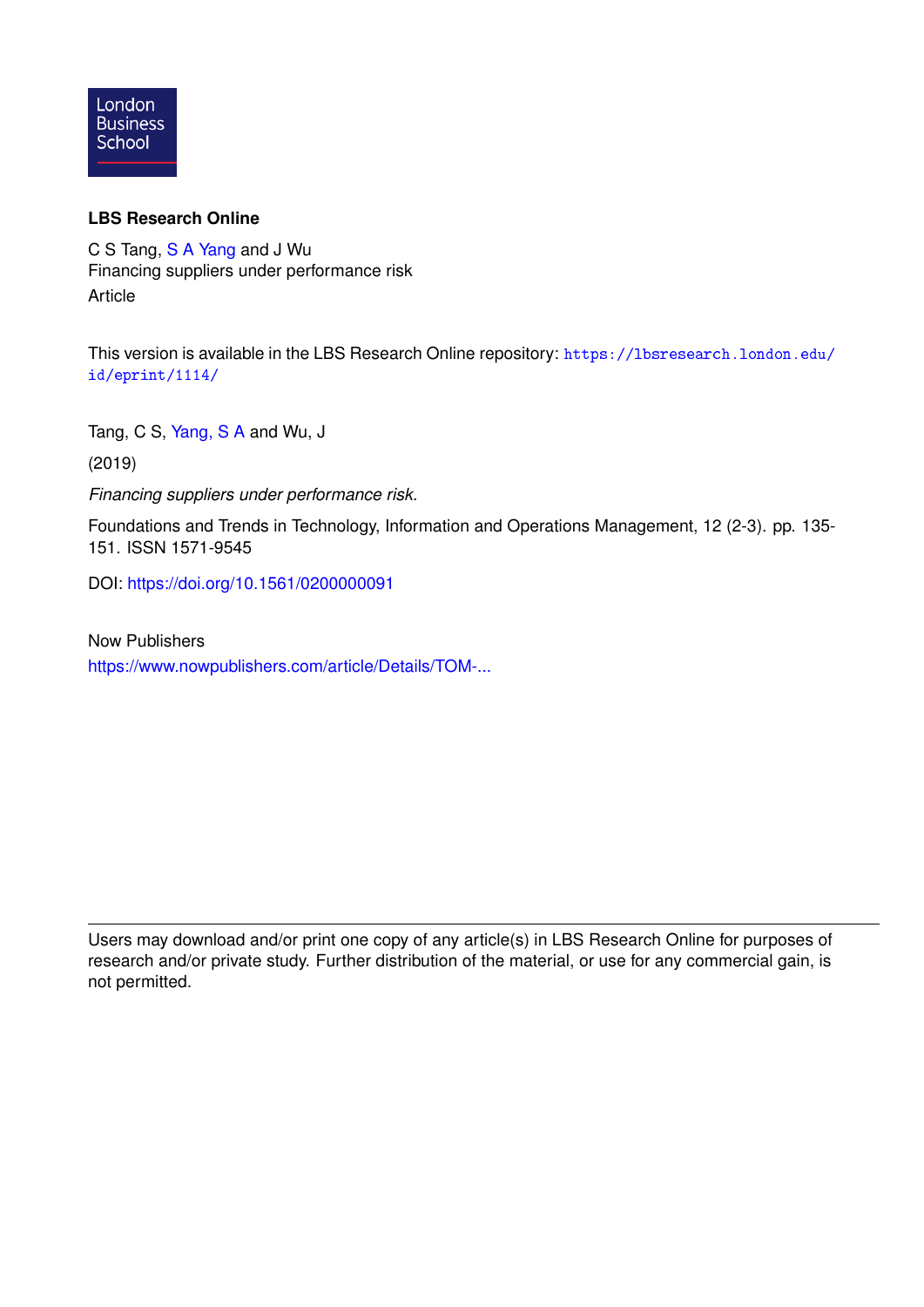# **Financing Suppliers under Performance Risk**

Christopher S. Tang<sup>1</sup>, S. Alex Yang<sup>2</sup> and Jing Wu<sup>3</sup>

<sup>1</sup>*Anderson School of Management, UCLA; chris.tang@anderson.ucla.edu* <sup>2</sup>*The University of Hong Kong; sayang@hku.hk* <sup>3</sup>*College of Business, City University of Hong Kong; jing.wu@city.edu.hk*

#### ABSTRACT

This chapter focuses on the relative efficiency of two innovation pre-shipment financing schemes that enable suppliers to obtain financing for production: *purchase order financing* (POF, under which financial institutions offer loans to suppliers by considering the value of purchase orders) and *buyer direct financing* (BDF, under which manufacturers lend directly to suppliers). Both schemes are closely related to suppliers' *performance risk* (whether the supplier can deliver the order successfully). When the manufacturer and the bank have symmetric information regarding the supplier's operational capabilitiy, we find that even though POF and BDF yield the same payoffs, BDF allows more flexibility in contract terms. However, when the manufacturer has superior information, BDF leads to higher payoffs when the supplier is severely financially constrained. The relative benefit of BDF is more pronounced when the supply market contains a larger fraction of inefficient suppliers, when efficiency gaps between suppliers are greater, or when the manufacturer's alternative sourcing option is more expensive.

Christopher S. Tang, S. Alex Yang and Jing Wu (2019), "Financing Suppliers under Performance Risk", Foundations and Trends<sup>®</sup> in Technology, Information and Operations Management: Vol. 12, No. 2-3, Special Issue on Emerging Technology & Advances in Supply Chain Finance & Risk Management. Edited by P. Kouvelis, L. Dong and D. Turcic, pp 1–17. DOI: 10.1561/0200000091.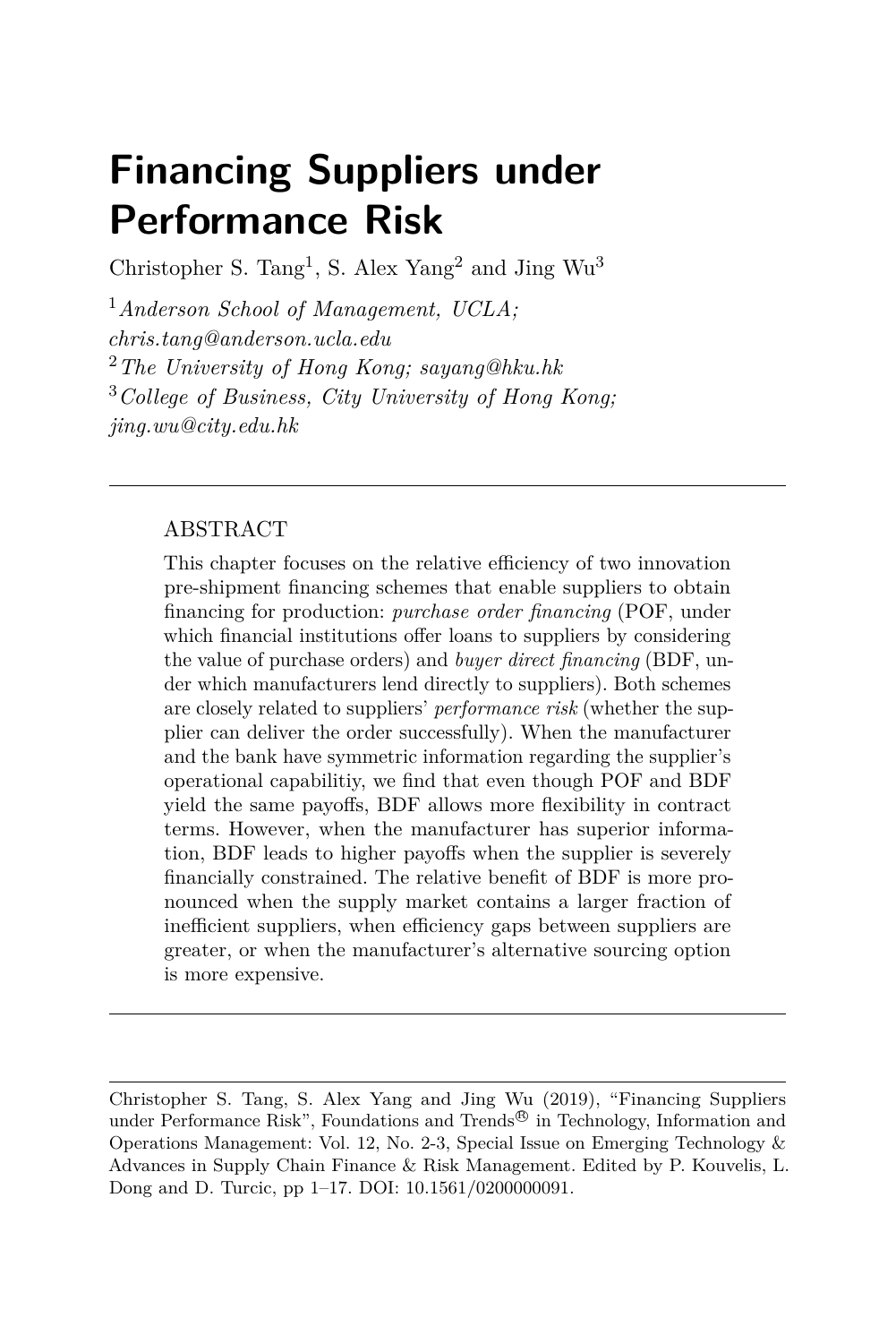# **Introduction**

As globalization broadens, many manufacturers (or intermediaries) source products from small suppliers (or contract manufacturers), who are often located in developing countries and lack of financing sources. To meet the financing needs of the aforementioned suppliers, two innovative *pre-shipment* financing schemes have recently emerged. The first is known as *purchase order financing* (POF), under which financial institutions lend to suppliers based on purchase orders issued by reputable manufacturers. POF lenders include traditional commercial banks and specialized POF lenders (Tice, [2010\)](#page-17-0). Unlike asset-based loans or factoring, which are backed by tangible assets, the repayment of a POF loan depends on the supplier's successful delivery of the associated purchase order. Because a POF loan is only granted based on purchase orders issued by creditworthy buyers, the major risk associated with POF is not the buyer's credit risk but the supplier's *performance risk*, i.e. that the supplier may fail to deliver the order according to the buyer's specifications on quality, timeliness, or compliance (Gustin, [2014\)](#page-17-1). Under the second scheme, which we call *buyer direct financing* (BDF), the manufacturer acts as both the buyer and the lender and directly finances suppliers for production. BDF has been adopted by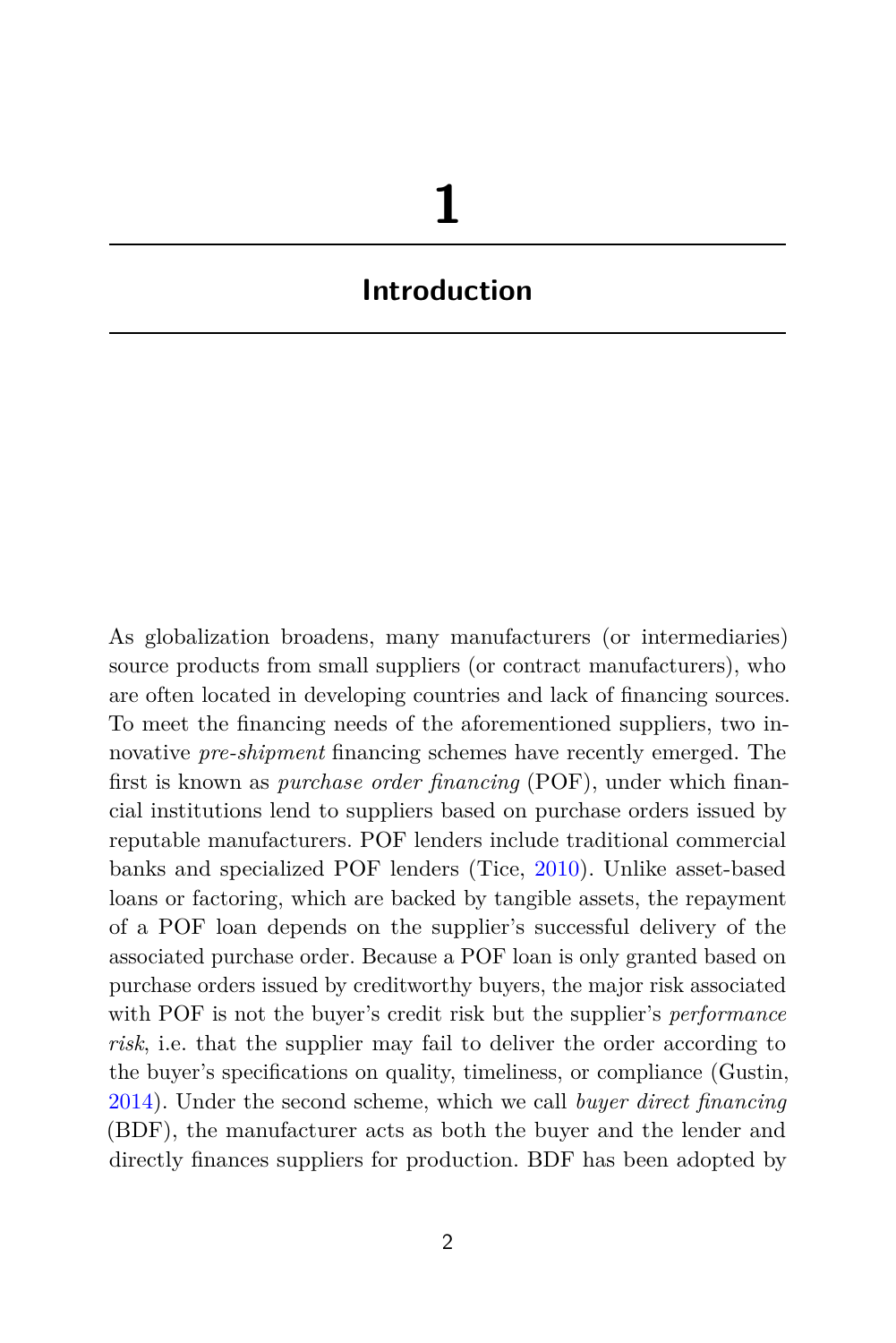manufacturers such as Rolls-Royce and GlaxoSmithKline, and supply chain intermediaries such as Li & Fung.

As both POF and BDF are still taking shape, industry experts are debating whether financial intermediaries (i.e. banks and specialized lenders) or supply chain partners (i.e. manufacturers or supply chain intermediaries) are in a better position to finance suppliers. On the one hand, many critics argue that manufacturers should leave financing to professionals with domain expertise. On the other, because the efficiency of both POF and BDF hinges on supplier performance and because manufacturers have better *control* over and *knowledge* of suppliers (Fung *et al.*, [2007\)](#page-17-2), manufacturers can provide financing more efficiently. For instance, manufacturers can design supply contracts to incentivize suppliers to improve delivery performance. They often also have better information than banks in terms of suppliers' intrinsic operational efficiency due to previous interactions, extensive auditing, or domain knowledge of particular purchase orders. These observations motivated us to examine two research questions more formally in this chapter. First, by combining the roles of buyer and lender under BDF, which we refer to as the manufacturer's *control advantage*, can the manufacturer better incentivize suppliers to improve their delivery performance under BDF? Second, does the manufacturer's *information advantage* about suppliers' operational capabilities make BDF a superior financing scheme? And if so, under what circumstances?

Focusing on the impact of different supply chain financing schemes on supply risk, our paper is related to three research streams: supply risk management, supply chain finance, and signaling games. We refer the readers to Babich and Kouvelis [\(2018\)](#page-17-3), Tang [\(2006\)](#page-17-4), Yang and Birge [\(2018\)](#page-17-5), and Tang *et al.* [\(2018\)](#page-17-6) for a detailed discussion on the related literature.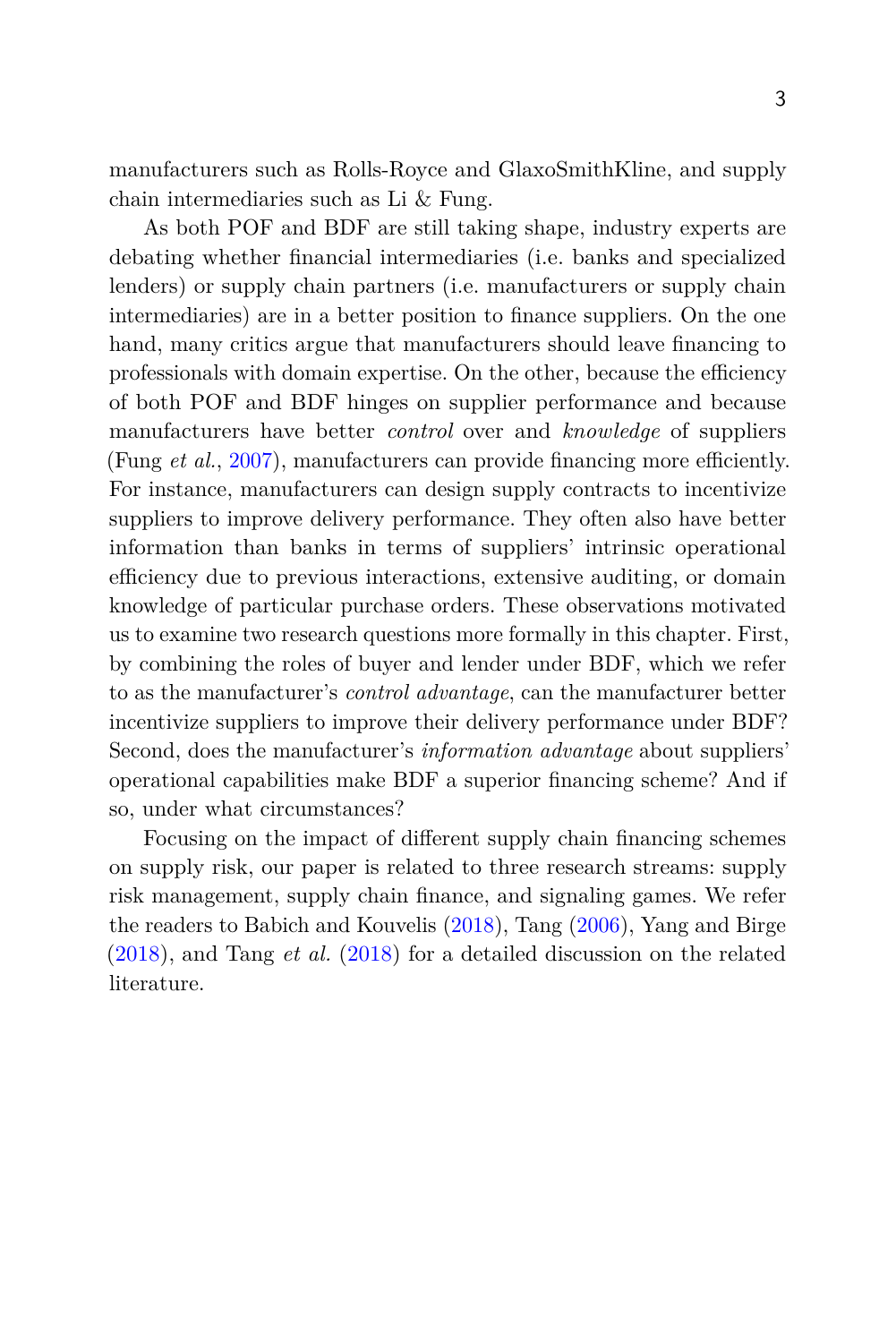## **POF vs. BDF under symmetric information**

To answer the first research question, we analyze a model consisting of three parties: a manufacturer, a financially constrained supplier who can exert costly and unobservable effort to improve delivery reliability, and a bank operating in a competitive lending market (note that the bank only plays a role in POF). Without access to other financing means, the supplier can only borrow through either POF or BDF to cover his production cost. To focus on the manufacturer's control advantage under BDF, we first assume that the manufacturer and the bank have symmetric information about the supplier's operational efficiency. This assumption is relaxed in the next section.

#### **2.1 Sourcing with POF**

Consider a make-to-order supply chain comprising one manufacturer and one supplier. To focus on supply risk, the demand faced by the manufacturer is normalized to 1. The manufacturer sources the product from the supplier, who incurs a production cost  $c > 0$  (raw material, wages, etc.) to execute the order.

Our models capture two salient features that are common among suppliers seeking POF or BDF. First, the supplier is financially constrained.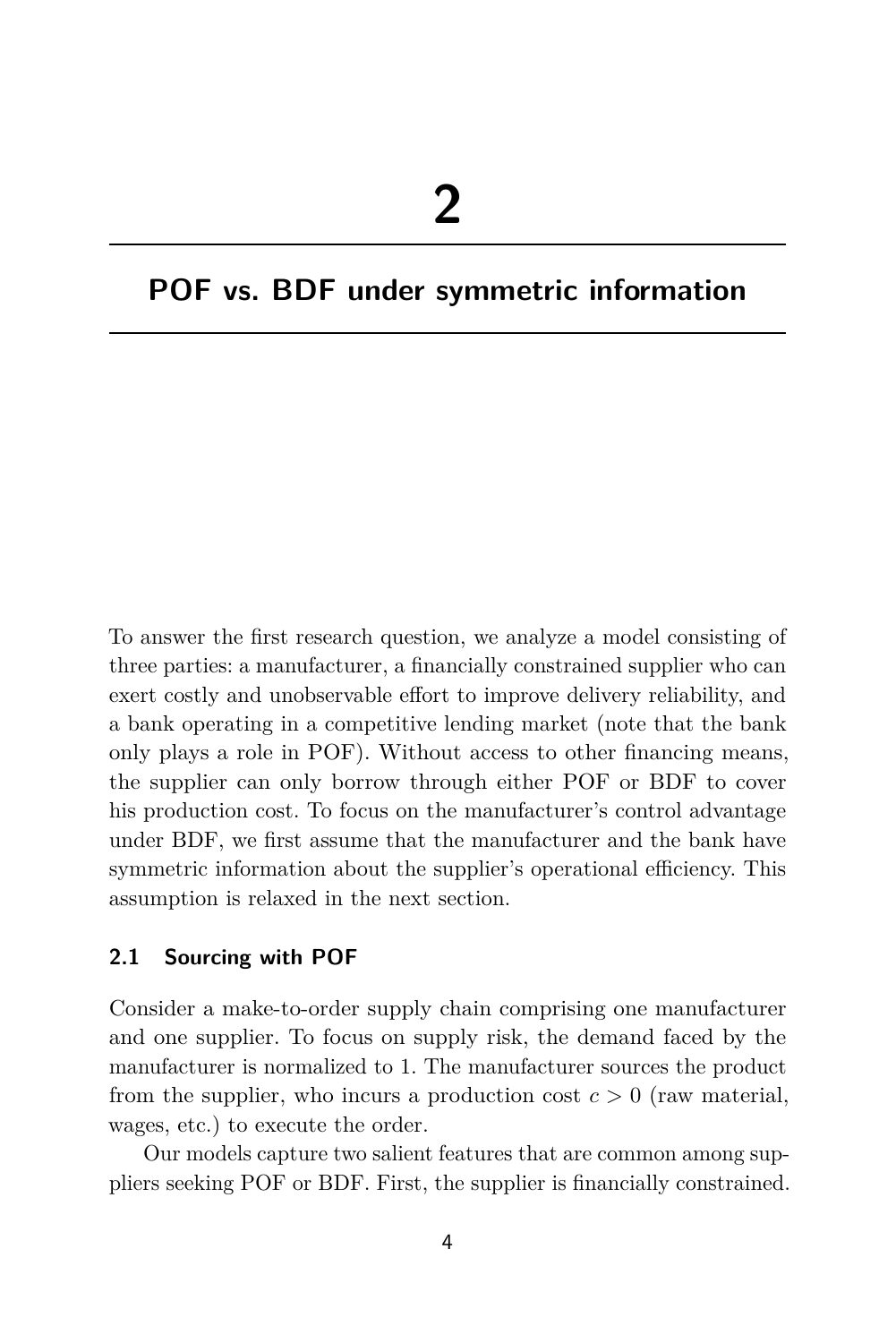Specifically, we assume that the supplier has no cash on hand and only has fixed assets (e.g. plants and equipment) that are indispensable to his operation. The collateral value of the assets is  $a \geq 0$ .

Second, the supplier is unreliable and can only deliver the order with a certain probability. The supplier can improve the delivery probability by exerting costly efforts that are not observable to any other parties. The base delivery probability is scaled to 0. To increase the delivery probability from 0 to  $e \in (0,1)$ , the supplier needs to exert effort that is associated with a disutility (cost of effort)  $ke^2$  with  $k > 0$ . This cost of effort is non-monetary and hence does not enter the supplier's cash flow. The supplier's (effort) cost factor *k* captures the supplier's operational efficiency: A supplier with a lower *k* can achieve the same delivery probability at a lower cost of effort than a supplier with higher *k*. In this section, we assume that *k* is known to all parties. We later extend this model to the case where the manufacturer and the supplier know the exact value of *k* while the bank knows only the distribution.

The sequence of the game is as follows. Acting as the Stackelberg leader, the manufacturer sets the contract terms and the supplier, as the follower, decides whether to accept the supply contract. Without loss of generality, we focus on the following contingent contract: The manufacturer pays the supplier the contract price *p* upon successful delivery and pays zero otherwise. After receiving a contract with price *p* that is acceptable to him, the supplier takes the purchase order to the bank and borrows *c* in the form of a POF loan to start production. By considering the purchase order with contingent payment *p* and the collateral value of the supplier's fixed asset *a*, the bank decides whether to lend  $c$  to the supplier and, if so, what interest rate  $i<sub>B</sub>$  to charge.

Under this POF loan contract, if the supplier delivers successfully, he receives payment *p* from the manufacturer, pays the principal and interest  $(1 + i_B)c$  to the bank, and keeps the rest. If delivery is not successful, the supplier receives no payment, the POF loan defaults, the bank liquidates the supplier's fixed assets and recovers *a*, and the supplier is left with nothing. Therefore, the supplier's objective is to maximize his expected payoff Π*S*, where

$$
\Pi_S = e[p - (1 + i_B)c] - (1 - e)a - ke^2.
$$
 (2.1)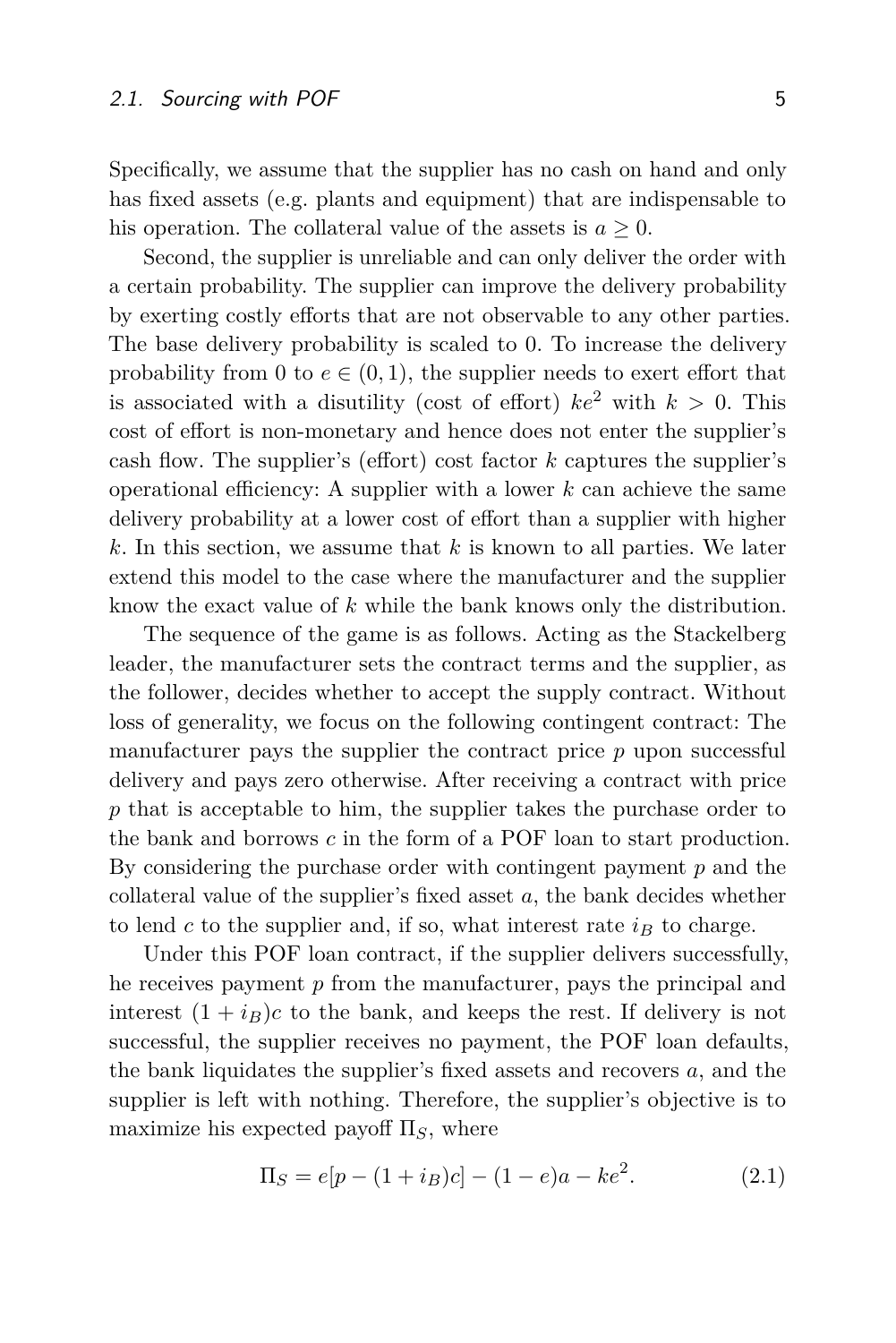As shown, Π*<sup>S</sup>* consists of three parts: the expected gain upon successful delivery (after paying off the loan plus interest)  $e[p - (1 + i_B)c]$ , the expected loss of assets to the lender in the event of delivery failure  $(1-e)a$ , and the cost of effort  $ke^2$ . As our model is mainly motivated by made-to-order products, we assume that once the goods are produced, the supplier has to sell them to the manufacturer. Therefore, without loss of generality, we normalize his outside option to 0, i.e. the supplier accepts a contract only when  $\Pi_s \geq 0$ .

Finally, to focus on the supplier's performance risk, we assume that the manufacturer has no credit risk and will pay the supplier as long as the order is delivered successfully. The bank is assumed to operate in a competitive lending market, and hence it sets the interest rate so that the lending amount *c* equals its expected payoff discounted at the bank's cost of capital, which is normalized to zero.

Before characterizing the equilibrium contract, we first identify the first-best solution: In a centralized chain, we find that the manufacturer will source from the supplier if and only if  $\frac{v^2}{4k} \geq c$ . The resulting delivery probability is  $\frac{v}{2k}$ , and the corresponding chain payoff is  $\frac{v^2}{4k} - c$ .<sup>[1](#page-6-0)</sup> Finally, to avoid trivial cases, we assume that the supplier's cost *c* and his asset level *a* satisfy:  $0 \le a \le c \le \frac{v^2}{4k}$  $\frac{v^2}{4k}$ .

<span id="page-6-1"></span>

**Figure 2.1:** Illustration of different regions under the optimal POF contract.

<span id="page-6-0"></span><sup>&</sup>lt;sup>1</sup>We refer the readers to Tang *et al.* [\(2018\)](#page-17-6) for the detailed derivation of this result and the following ones in this chapter.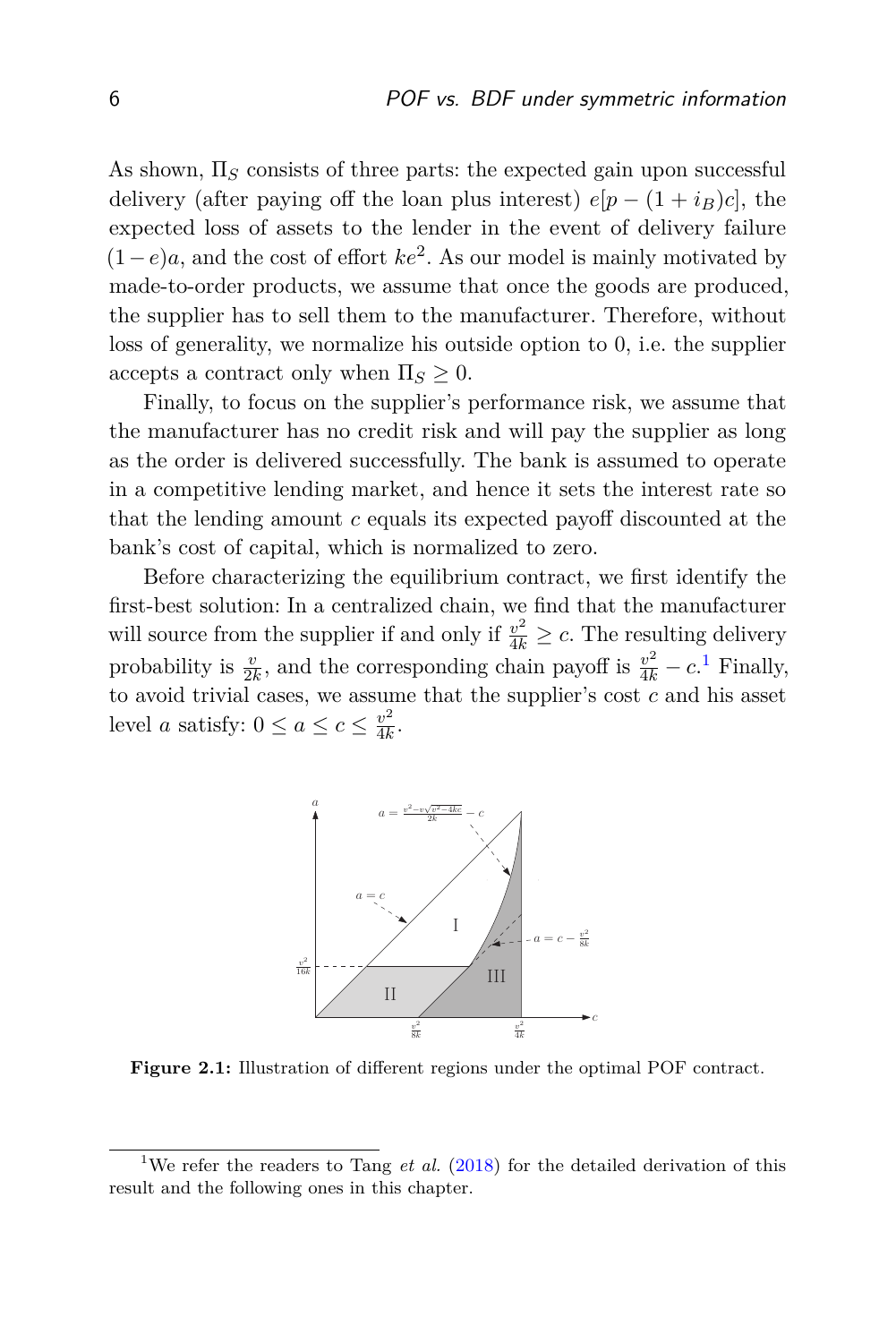The optimal contract and corresponding equilibrium outcome as illustrated in Figure [2.1.](#page-6-1) As shown, when the supplier's asset value *a* is relatively large (Region I in Figure  $(2.1)$  $(2.1)$ , the supplier has a stronger incentive to exert more effort to increase his delivery probability in order to protect his assets. Recognizing this, it is optimal for the manufacturer to set the contract price at the lowest level that is acceptable to the supplier. As *a* decreases, the supplier's delivery probability in equilibrium also declines. The decline in both *a* and the delivery probability leads to a higher interest rate. In Region II, as the supplier's asset value *a* is low, the supplier has little to lose and hence is less incentivized to exert effort to increase delivery probability. Anticipating this, the bank increases the interest rate charged under POF. To offset the increasing financial burden borne by the supplier, the manufacturer offers a price that decreases in *a*. As such, the manufacturer's payoff is lowered as the supplier becomes more financially constrained. Finally, when the supplier's net financing need  $(c - a)$  is sufficiently large (Region III), it is too costly for the manufacturer to offer a price that is acceptable to herself and the bank. Hence, sourcing from the reliable supplier is simply unprofitable.

#### **2.2 Joint sourcing and financing under BDF**

As shown previously, both the total supply chain payoff and delivery probability are both lower under POF relative to the first-best benchmark. Can such inefficiency be mitigated under BDF, which allows the manufacturer to jointly determine the sourcing and loan terms?

Under BDF, the bank does not play a role and the manufacturer determines both the contingent price  $p$  and interest rate  $i_M$  (for lending *c* to the supplier). Upon successful delivery, the manufacturer deducts the principal and interest  $(1 + i<sub>M</sub>)c$  from *p* and pays the rest to the supplier. When the supplier fails to deliver, the manufacturer does not pay the supplier and seizes the supplier's assets *a* to partially recover the loan. To compare BDF and POF directly, we assume that the manufacturer's cost of capital is also zero, and the liquidation value of the asset is *a*, both the same as the bank's. The interaction between the supplier and manufacturer under BDF is analogous to that under POF.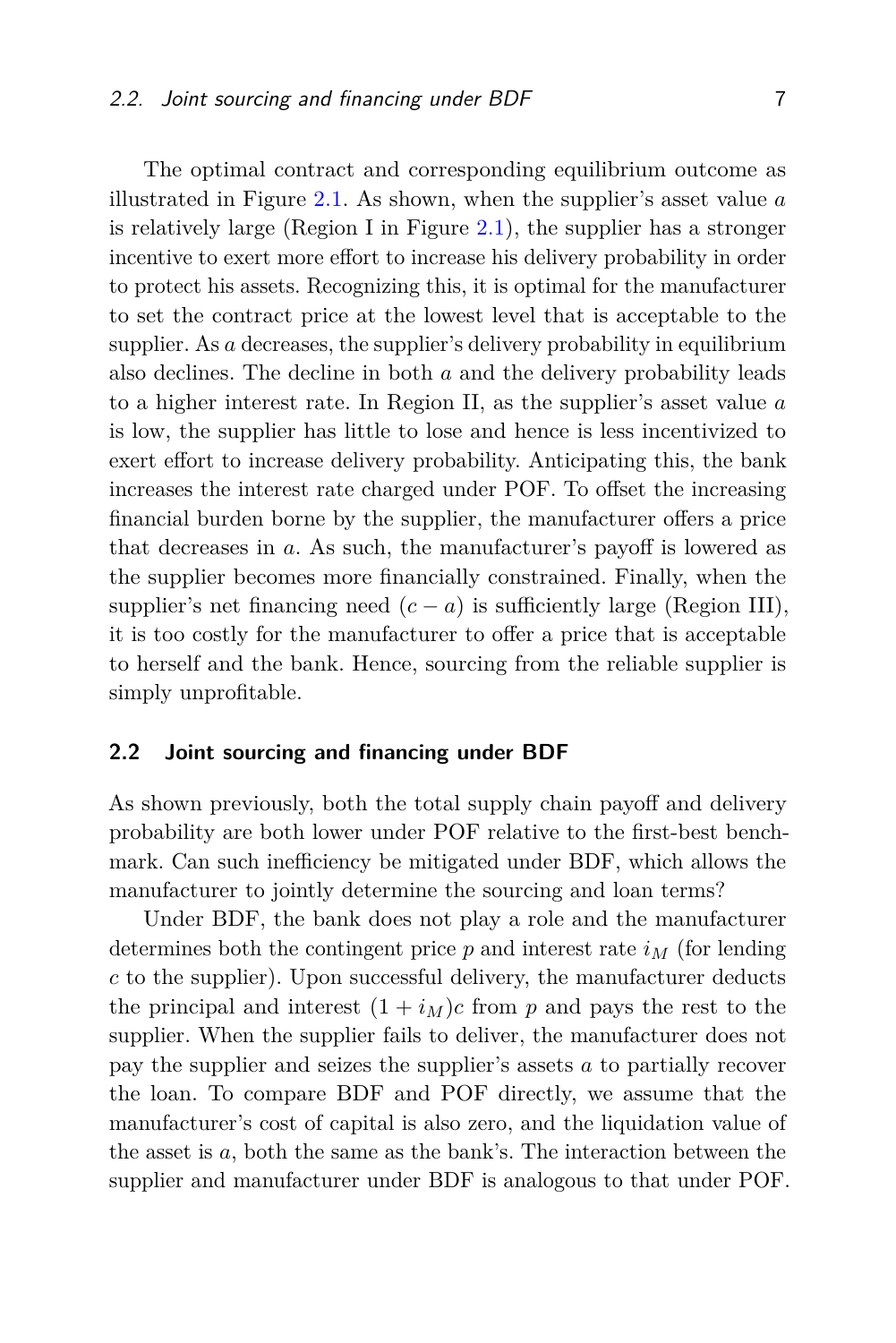First, under given  $(p, i_M)$ , the supplier's best response and participation condition are similar to that under POF, with  $i<sub>B</sub>$  being replaced by  $i_M$ . Anticipating this, the manufacturer chooses *p* and  $i_M$  jointly to maximize her payoff  $\Pi_M = e(v - p) + [e(1 + i_M)c + (1 - e)a - c]$ , the sum of the expected operational savings and her financing earnings from the BDF loan.

By analyzing the above game, we find that BDF does not improve supply chain efficiency relative to POF despite the manufacturer's ability to jointly optimize the contingent payment and interest rate. The reason is as follows. In both POF and BDF, the supplier's incentive to exert effort is determined solely by the difference between his payoff when the order is delivered and that when the order is not delivered. Under POF, the contingent nature of the supply contract already equips the manufacturer with a lever to maximize the above difference, which cannot be further improved under BDF.

That said, BDF offers the manufacturer more flexibility in setting the contract price and interest rates jointly. Specifically, the price  $p^B$ and interest rate  $i_M^B$  under BDF can induce optimal performance as long as  $p^B - (1 + i_M^B)c$  stays constant. Such flexibility can be of value. For instance, in certain markets, regulations may cap interest rates at certain levels, which renders POF infeasible when the supplier's asset level is very low. However, BDF allows the manufacturer to facilitate financing by lowering the contract price and interest rate simultaneously.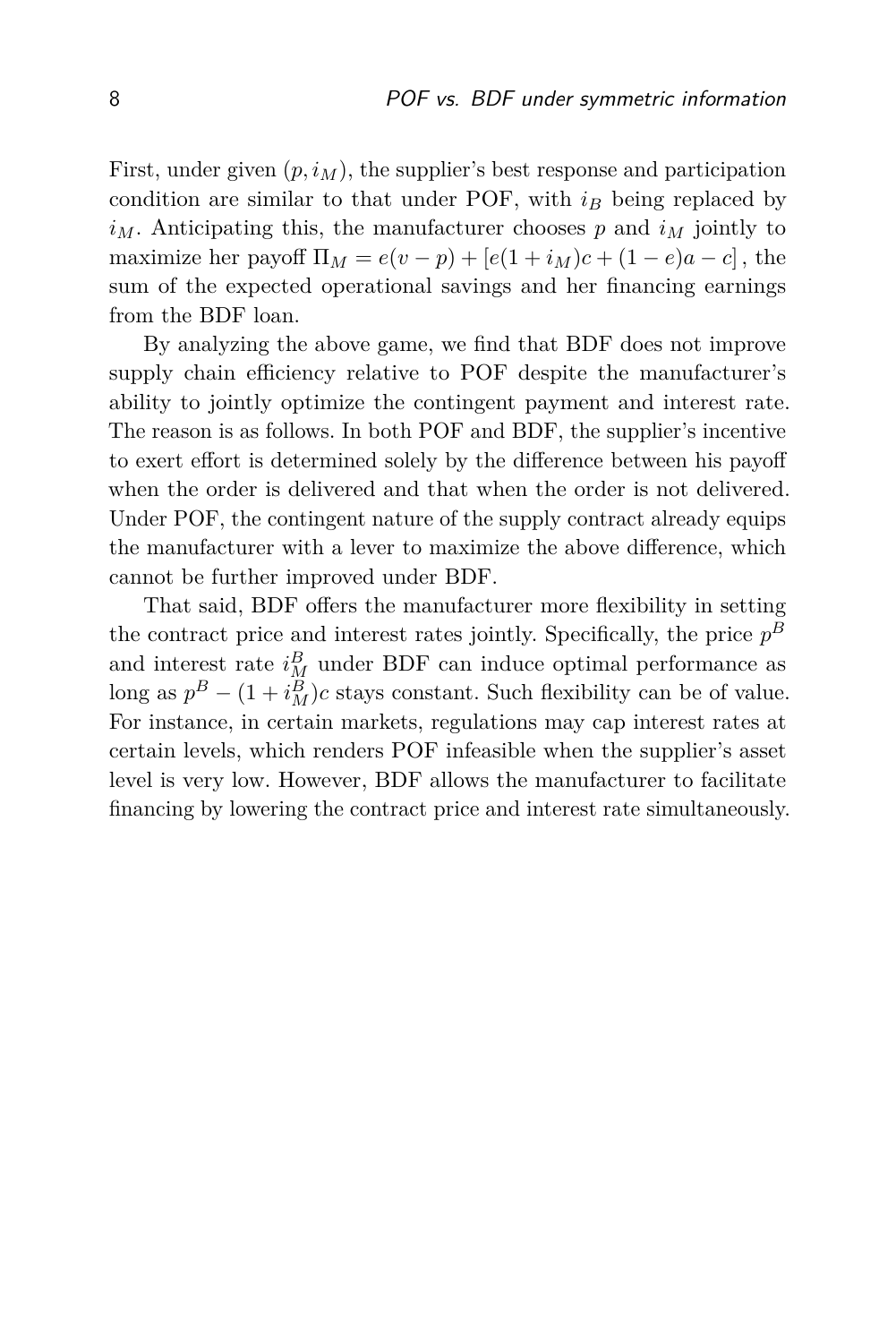# **POF vs. BDF under the manufacturer's information advantage**

To answer the second question, we extend the above model by considering the case in which the supplier can be either efficient or inefficient in terms of their operational capabilities. The cost factor  $k$  is  $k<sub>H</sub>$  for the efficient ones  $(\tau = H)$  and  $k_L$  for the inefficient one  $(\tau = L)$ , where  $k_L > k_H > 0$ . Thus, the efficient supplier incurs lower (effort) costs than the inefficient supplier in order to achieve the same delivery probability. The actual type is known to the manufacturer, but the bank only knows the distribution: The supplier is efficient with probability  $\lambda$  and inefficient with probability  $(1 - \lambda)$ . Intuitively,  $\lambda$  is probably higher in a developed country than an emerging market. Because the manufacturer knows the supplier's actual type and the bank is not involved under BDF, the performance of BDF remains the same as before. However, POF may become less efficient in this case due to the bank's information disadvantage. In the following, we first establish how POF is influenced by the manufacturer's private information, and then identify the benefit of BDF under such information asymmetry.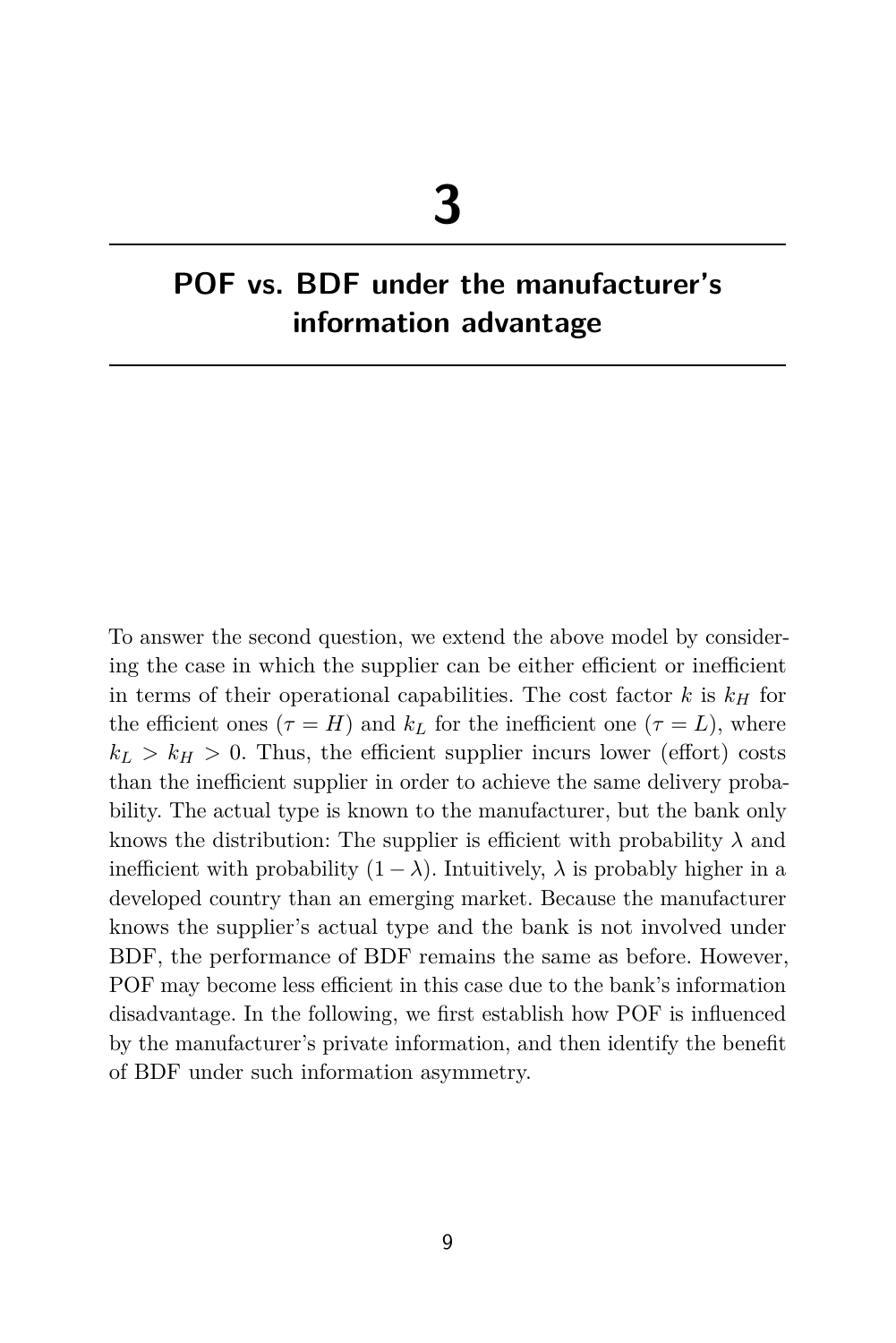#### **3.1 The impact of the manufacturer's private information on POF**

To model the manufacturer's private information, we extend the basic POF model in the last section by incorporating a signaling component. First, as the *sender* of the signal, the manufacturer offers a supply contract with price *p* (the *signal*) to the supplier. The supplier then takes the contract to obtain POF financing from the bank (the *receiver* of the signal). Upon observing the signal *p*, the bank forms a posterior belief about the supplier's type using Bayes' rule and offers financing terms accordingly. As in the signaling games literature, we adopt the Perfect Bayesian Equilibrium (PBE) as the relevant equilibrium concept.

<span id="page-10-0"></span>

**Figure 3.1:** Regions of the stable dominant PBE.

Notes. *CL* represents *costless* separating; *SA* represents separating based on the *supplier's acceptance* constraint, *P* represents *pooling*, *N* represents that *no* equilibrium exists. The illustration is generated using  $\frac{k_L}{k_H} = 1.5$  and  $\lambda = 0.5$ .

By characterizing both the separating and pooling equilibria, and using both Pareto dominance and the Intuitive Criterion, the different regions of the stable dominant PBE is illustrated in Figure [3.1.](#page-10-0) First, when the supplier's asset value *a* is relatively high (Region CL), the manufacturer simply offers the same contract as under symmetric information, which can already signal the supplier's type. This is because in this region, the price offered to the efficient supplier under symmetric information is already lower than the lowest price an inefficient supplier would accept even if the bank mistakenly believed that he was efficient. As such, the manufacturer's payoff under asymmetric information is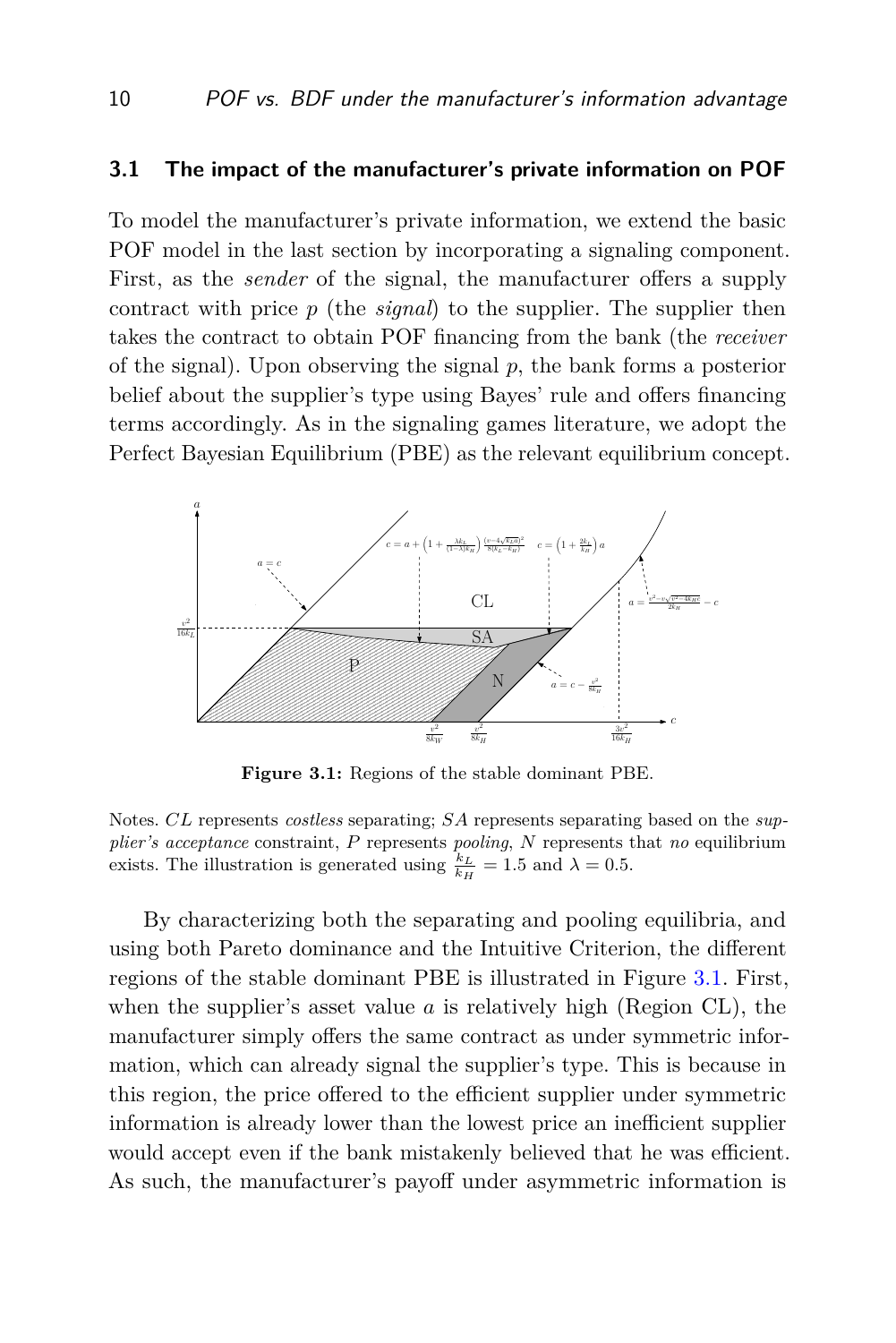identical to that under symmetric information. In other words, signaling is *costless* to the manufacturer.

Second, where the supplier's asset value *a* is slightly below  $\frac{v^2}{16k}$ 16*k<sup>L</sup>* and the net financing need  $(c - a)$  is medium (Region SA), unlike in Region CL, the bank will no longer treat the price under symmetric information as a credible signal that the supplier is efficient. However, it is still cost-efficient for the manufacturer to deviate the price offered to the efficient supplier from the optimal one under symmetric information in order as a credible signal. In particular, the manufacturer signals that the supplier is efficient by making the contract unacceptable to an inefficient one.

As the supplier's asset *a* drops further while the net financing need  $c - a$  remains not too high (Region P in Figure [3.1\)](#page-10-0), separating the two types of suppliers is either infeasible ( $c \geq \left(1 + \frac{2k_L}{k_H}\right)$  *a*) or less  $\text{cost-efficient than pooling } (c < \left(1 + \frac{2k_L}{k_H}\right))$  *a*). Thus, the stable dominant equilibrium is a pooling one. In equilibrium, the manufacturer offers a single price regardless of the supplier's type. In response, the bank treats all suppliers as having cost factor equal to the weighted average  $k_W = \lambda k_H + (1 - \lambda) k_L$ , and hence offers a single interest rate to all suppliers.

Finally, where *a* is small and  $c - a$  is large (Region N), neither pooling nor separating equilibria exist and hence the manufacturer does not source from the supplier, regardless of his type. To elaborate, when  $c - a > \frac{v^2}{8k_v}$  $\frac{v^2}{8k_W}$ , under the belief that the supplier's cost factor is the weighted average one, the bank is not willing to lend unless the manufacturer offers a price greater than *v*, which is clearly not economical. Therefore, no pooling equilibrium exists. On the other hand, separating equilibrium does not exist for the same reason as we explained in Region P when  $c \geq \left(1 + \frac{2k_L}{k_H}\right)$ *a*.

In summary, due to the three-party supply chain setting and the specific mechanism that the manufacturer relies on for separation, i.e., the supplier's acceptance constraint, the manufacturer's information advantage has bifurcating impacts on the performance of POF. On the one hand, when the supplier's asset level is not too low, signaling the supplier's cost factor through the sourcing contract is actually costless.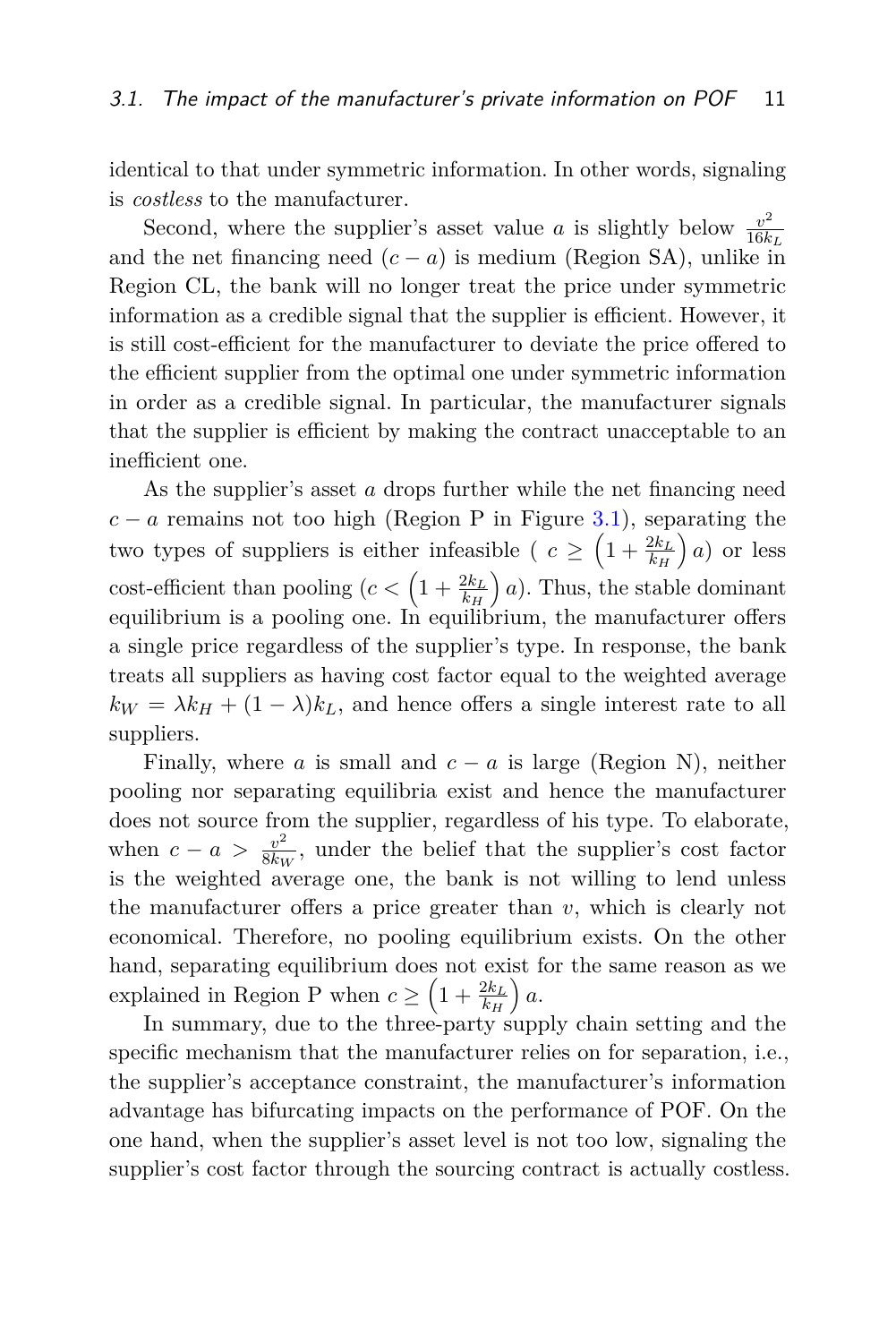However, as the supplier's asset level drops, signaling the true type of the supplier quickly becomes too costly, leading to two scenarios: First, when  $c - a$  is low, the manufacturer offers the pooling price and the bank treats both types of suppliers as the weighted average; and second, when  $c - a$  is high, no equilibrium exists that allows the manufacturer to source from the efficient supplier, and hence the manufacturer has to give up a valuable sourcing opportunity.

#### **3.2 The Benefit of BDF under Information Asymmetry**

Armed with the stable dominant equilibrium associated with the signaling game under POF, we now examine the conditions under which BDF is more appealing than POF when the manufacturer has an information advantage over the bank. Because the bank is not involved under BDF, the information asymmetry between the manufacturer and the bank has no impact on the performance of BDF. In other words, even with information asymmetry, the manufacturer's and supplier's payoffs under BDF equals to POF under symmetric information. Thus, the benefit of BDF for the manufacturer (relative to POF) that can be attributed to information asymmetry is captured by the difference in the manufacturer's payoffs between the symmetric information case and the asymmetric one. Also, we note that the information asymmetry does not adversely influence the performance of POF when the manufacturer faces an inefficient supplier. Therefore, in the rest of this section, we focus on the scenario in which the manufacturer sources from efficient suppliers. Such a focus is also supported by anecdotal evidence that many manufacturers only offer BDF to suppliers with good track records.

Combining the above results, we can examine the conditions under which BDF is preferable as follows. First, we note that BDF is more valuable to the manufacturer when the supplier's asset value *a* is low. Therefore, it is more beneficial for the manufacturer when she focuses her financing capacity on helping her most financially constrained suppliers, as well as offering financing to a supplier when the value of the supplier's assets shrinks, such as during an economic downturn. This result provides a plausible explanation for the emergence of BDF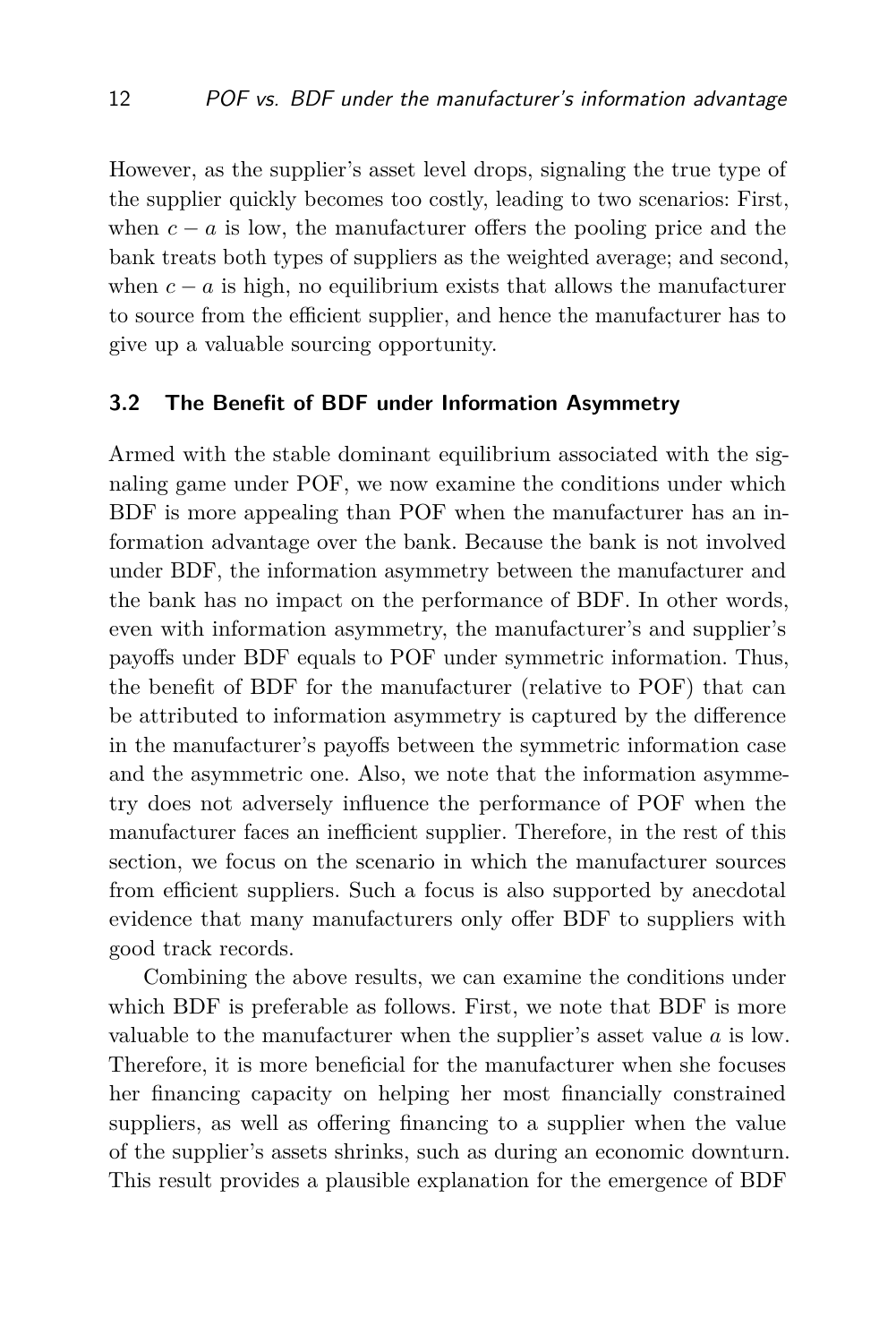during financial crises. For example, during the 1997 Asian Financial Crisis, Li & Fung offered direct financing to its cash-strapped suppliers in Indonesia (Tang, [2006\)](#page-17-4).

Second, BDF is more appealing to the manufacturer when the efficient supplier's cost factor  $k<sub>H</sub>$  is low, i.e. when the supplier is more cost efficient. Therefore, it could be more beneficial to directly lend to efficient suppliers who need help with acquiring new equipment to improve their operational efficiency.

Third, BDF is more valuable for the manufacturer when the market consists of mostly inefficient suppliers (i.e. when  $\lambda$  is low). Note that as  $\lambda$  decreases, the weighted average cost factor  $k_W$  becomes larger, leading to two implications: The manufacturer offers a higher contract price under pooling (Region *P*) or fails to source from the supplier (Region *N*). As such, BDF is an effective financing scheme for manufacturers who source from developing markets comprised predominantly of inefficient suppliers.

Fourth, the benefit of BDF also increases as her outside option *v* becomes more expensive. When  $v$  is larger, we can see from Figure [3.1](#page-10-0) that Regions *SA*, *P*, and *N* expand. Furthermore, under POF, it is more likely that the manufacturer will incur signaling costs or not source from the supplier. As such, BDF becomes more appealing to the manufacturer when the supplier is more specialized and the alternative sourcing option is particularly expensive (i.e. when *v* is high). Consistent with the anecdotal evidence, manufacturers that work with specialized suppliers, such as Rolls-Royce and GSK, are among the pioneers of directly financing their suppliers.

Finally, while we mainly focus on the benefits of BDF for the manufacturer, owing to her leader position in the supply chain, BDF can also improve profitability for the efficient supplier. Specifically, the efficient supplier would directly benefit from BDF in Region *N*, as the presence of information asymmetry prohibits the efficient supplier from obtaining a supply contract under POF that he could secure under BDF otherwise. In addition, in Region *SA*, the contract price under POF is lower than that under BDF as the manufacturer must, in order to signal credibly to the bank that the supplier is indeed efficient, offer a lower contract price under POF. As such, the supplier's payoff is also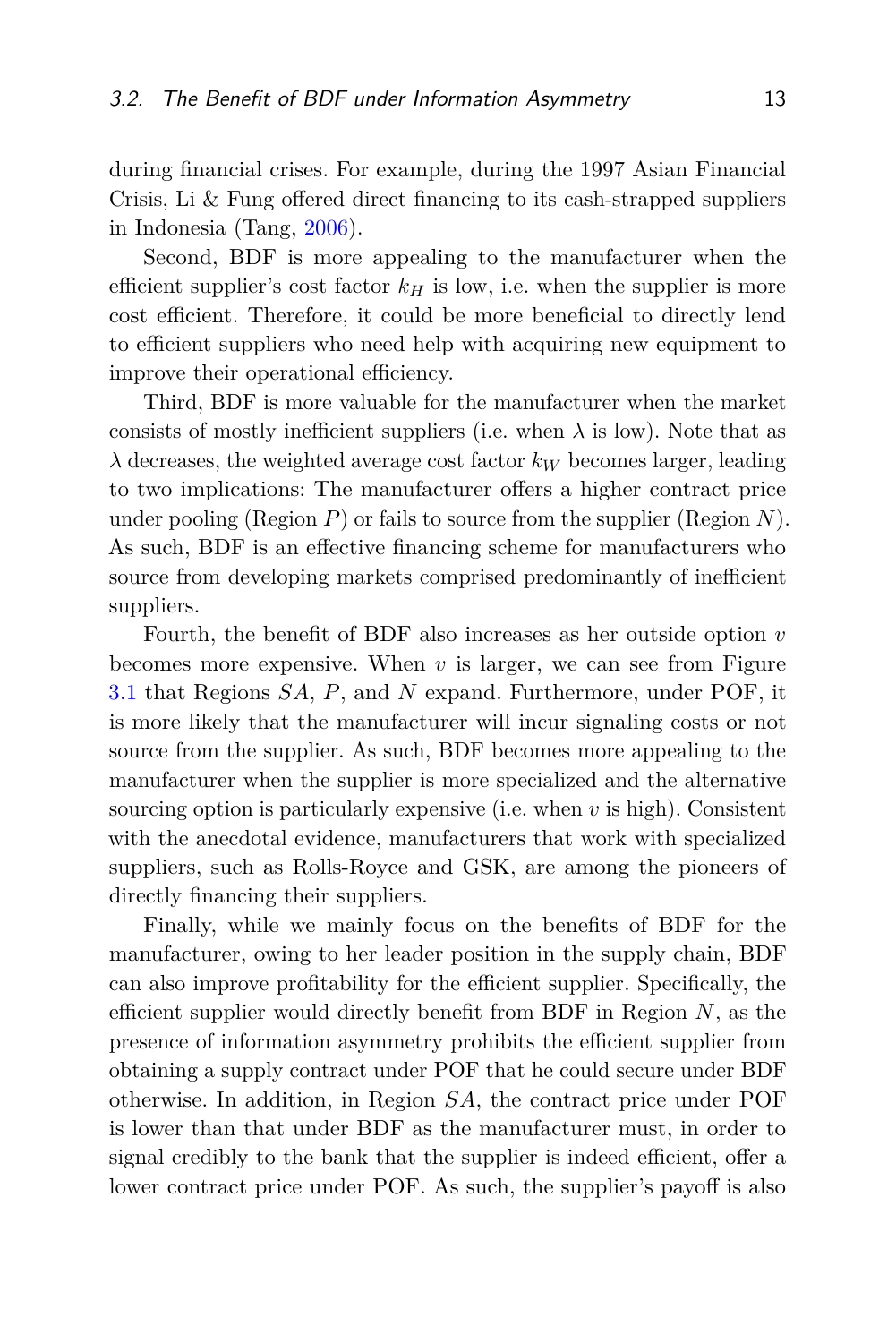adversely affected. In summary, the above result suggests that BDF can also benefit the efficient supplier under information asymmetry, achieving a win–win situation for both parties in the supply chain.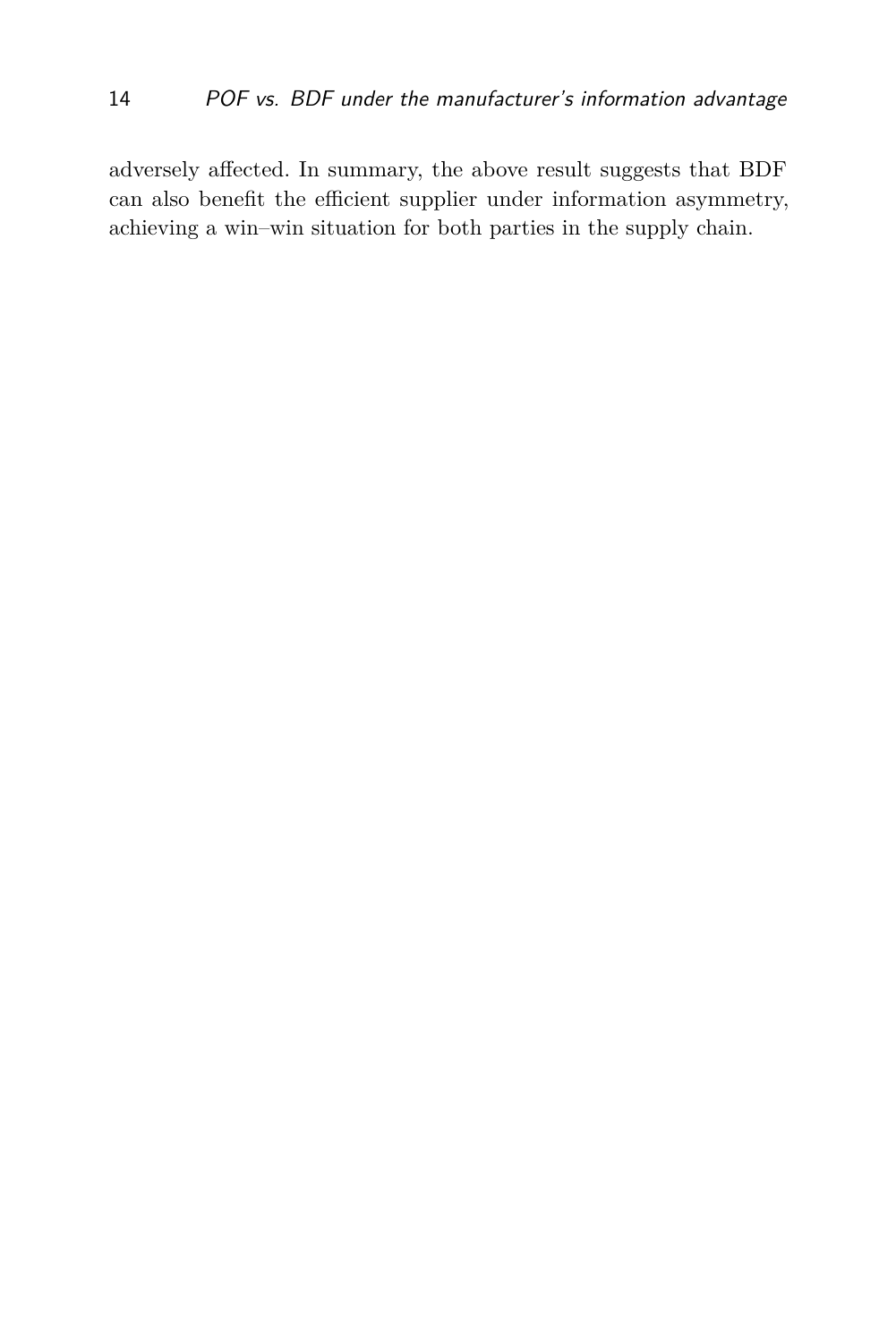# **Conclusion**

By focusing on understanding the relative efficiency of two innovative financing schemes (POF and BDF) in managing suppliers' endogenous performance risk, this chapter reveal two important managerial implications. First, the relative benefit of BDF resides more on the manufacturer's information advantage than her control advantage. Second, by formally analyzing the financial implications of the manufacturer's information advantage, we identify operational and financial environments in which manufacturers may benefit more by financing their suppliers directly. Specifically, we find that manufacturers should direct their financing capacity to suppliers who are extremely constrained financially, and those who are more specialized and costly to replace, and/or those in need of upgrade their facilities for operational improvement. As such, BDF is likely to be a valuable financing option in high-tech and pharmaceutical industries where the above characteristics are commonly observed. In addition, our results also reveal that BDF is more valuable in emerging economies with weak financial sectors that have limited information acquisition capability, and huge supplier quality heterogeneity, and during financial crises when the supplier's financing need is high.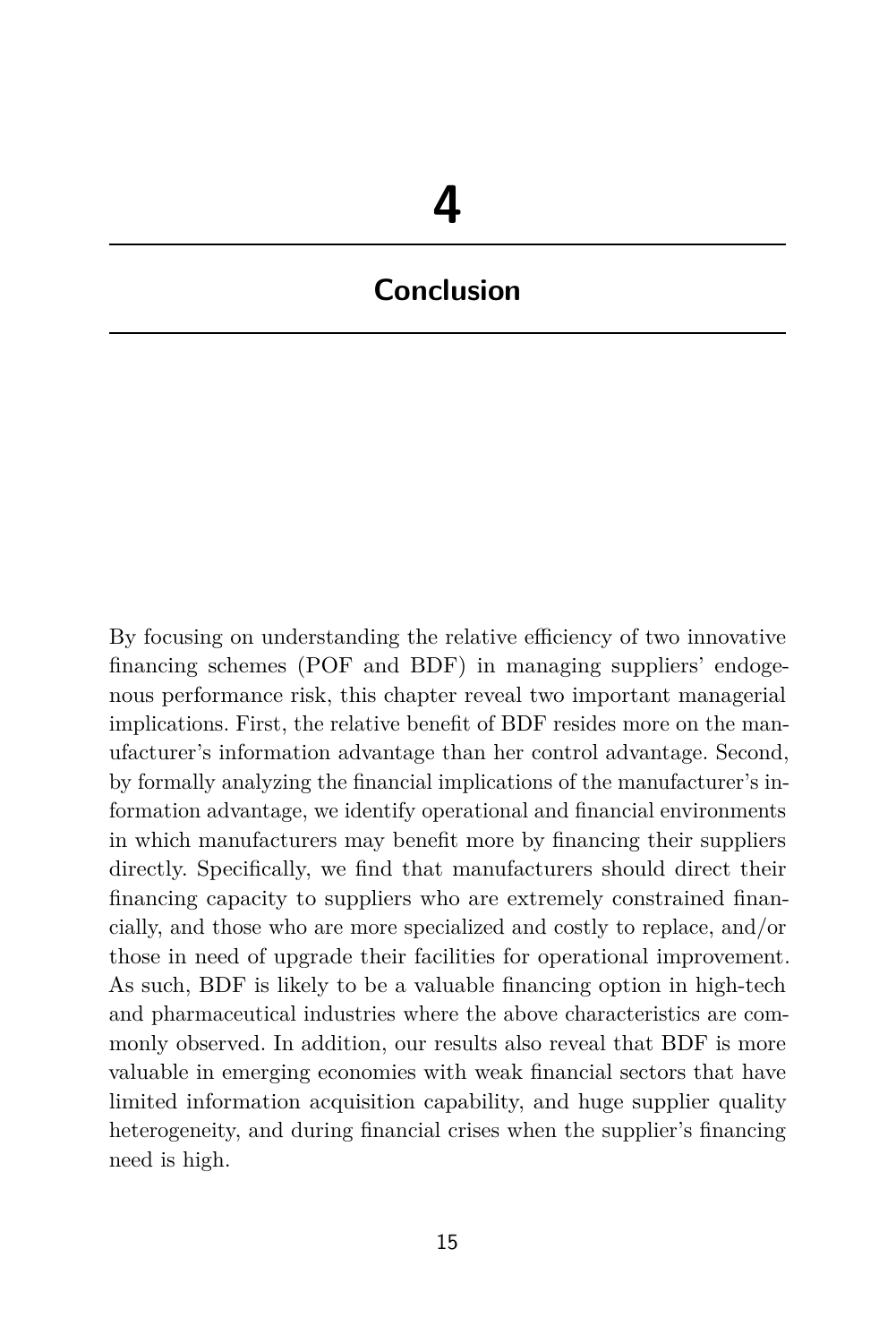As the first attempt at comparing POF and BDF, this research can be extended in many aspects. For example, this chapter focuses on performance risk as captured in a binary distribution. Examining yield uncertainty following a continuous distribution could further generalize the result in this paper. In addition, our single-supplier model can be extended to a multi-supplier framework, including both multiple competing suppliers and/or suppliers producing complementary components. While we expect that the qualitative results in this chapter remain valid, the interaction between different suppliers under endogenous effort choice may further enrich our understanding. Information asymmetry is another dimension along which the model can be extended. Currently, we consider only information asymmetry regarding the supplier's operational efficiency. Further studies on the manufacturer's superior information regarding other parameters such as the supplier's asset level, the manufacturer's outside option, and others can also be promising. Furthermore, for tractability, we focus on a single-period model in this chapter. In the future, this modeling framework can be extended into a multi-period setting with learning, which may allow additional insights to be generated. Finally, due to data availability, our results are connected only with anecdotal evidence. However, should data become available, empirical research may be conducted to verify the various predictions that this chapter generates.